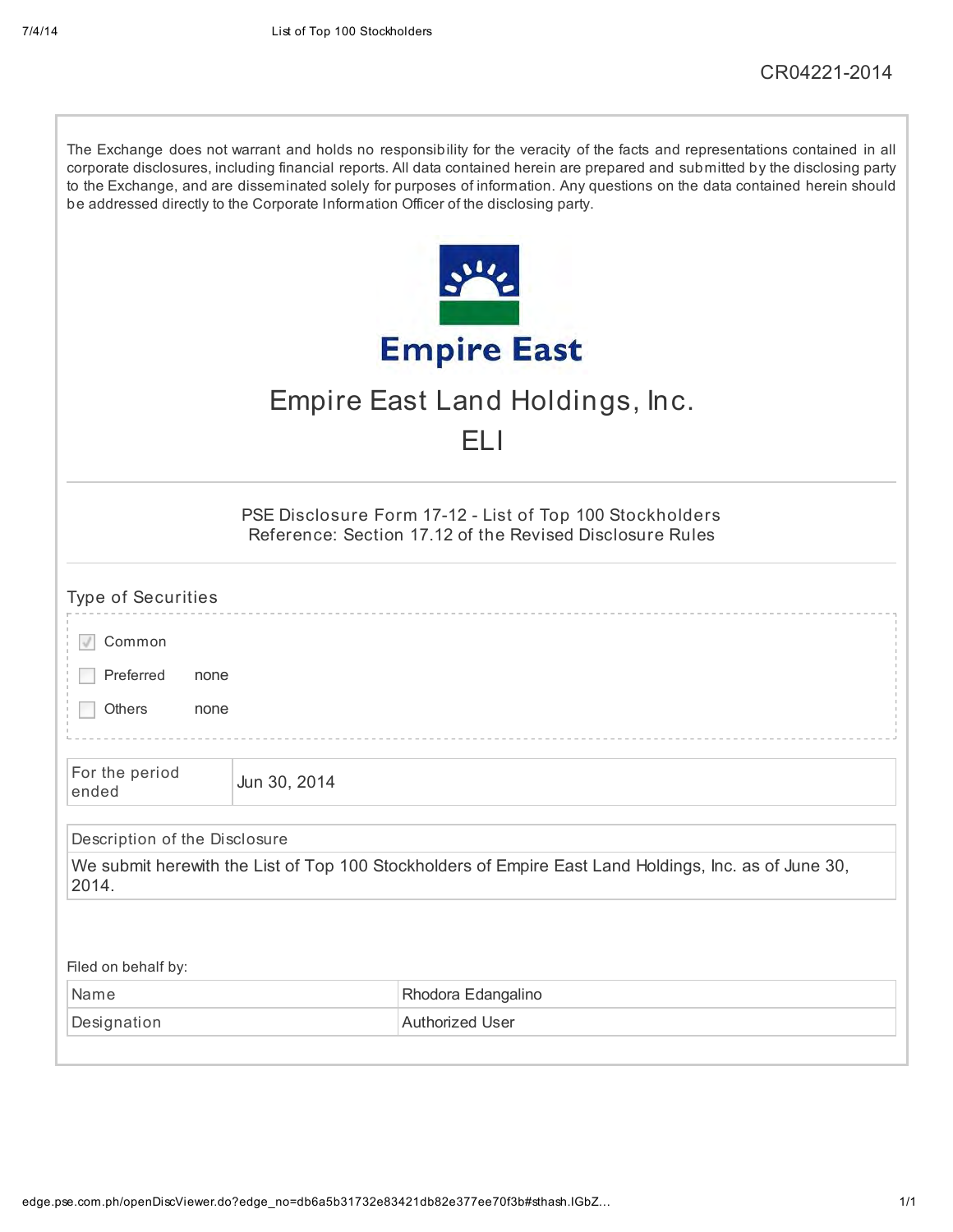

July4, 2014

Disclosure Department Philippine Stock Exchange, Inc. 3/F Tower One and Exchange Plaza Ayala Triangle, Ayala Avenue Makati City

## Attention: JANET A. ENCARNACION Head

Gentlemen:

We submit herewith the List of Top 100 Stockholders of Empire East Land Holdings, Inc. as of June 30,2014.

Very truly yours,

EVELYN G. CACHO Vice President for Finance and Corporate Information Officer

## **Empire East Land Holdings, Inc.**

21/F The World Centre, 330 Sen. Gil Puyat Avenue Extension, Makati City 1200, Philippines • Tels: (632) 867-8351 to 59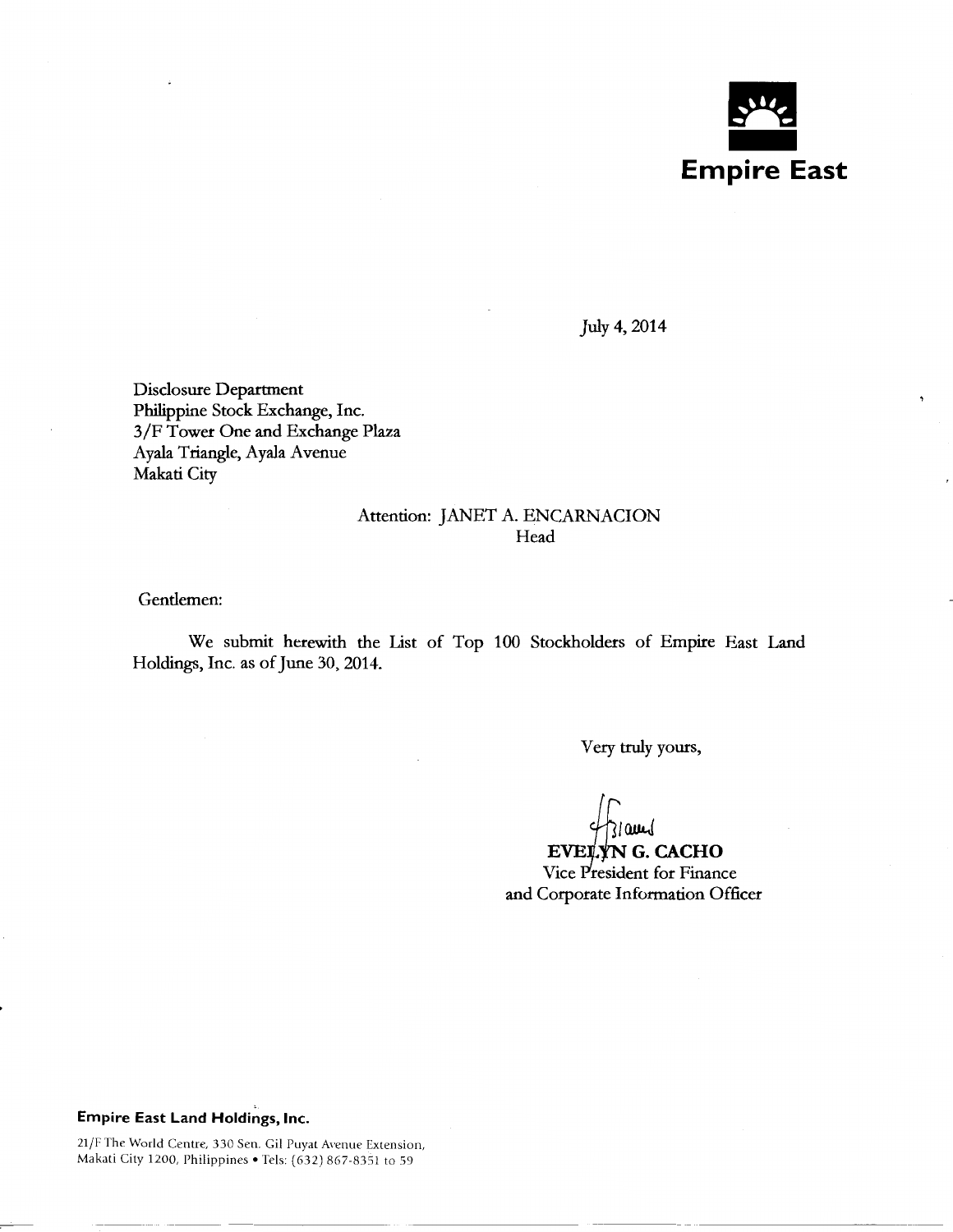LIST OF TOP 100 STOCKHOLDERS As Of June 30, 2014

|                                                     |                    | OUTSTANDING          | OUTSTANDING &        | TOTAL                  |                | PERCENTAGE |                    |                                                                                            |
|-----------------------------------------------------|--------------------|----------------------|----------------------|------------------------|----------------|------------|--------------------|--------------------------------------------------------------------------------------------|
|                                                     |                    | <b>ISSUED SHARES</b> | <b>ISSUED SHARES</b> | HOLDINGS               |                | TO         |                    |                                                                                            |
|                                                     | STOCKHOLDER'S NAME | (FULLY PAID)         | (PARTIALLY PAID)     | (SUBSCRIBED)           |                | TOTAL      | NATIONALIT'ADDRESS |                                                                                            |
|                                                     |                    |                      |                      |                        |                |            |                    |                                                                                            |
| MEGAWORLD CORPORATION                               |                    |                      | 11,993,426,438       | $\Omega$               | 11,993,426,438 |            |                    | 81.018 FILIPINO 28/F THE WORLD CENTRE 330 SEN. GIL PUYAT AVE., MAKATI CITY                 |
| PCD NOMINEE CORPORATION (FILIPINO)                  |                    |                      | 1,454,913,410        | $\mathbf{0}$           | 1,454,913,410  |            | 9.828 FILIPINO     | 37/F TOWER I, THE ENTERPRISE CENTER, 6766 AYALA AVE. COR. PASEO DE ROXAS,                  |
| PCD NOMINEE CORPORATION (NON-FILIPINO)              |                    |                      | 799,264,202          | $\Omega$               | 799, 264, 202  |            |                    | 5.399 NON-FILIPII37/F TOWER I, THE ENTERPRISE CENTER, 6766 AYALA AVE. COR. PASEO DE ROXAS, |
| THE ANDRESONS GROUP INC.                            |                    |                      | 138,133,820          | $\mathbf{0}$           | 138, 133, 820  |            | 0.933 FILIPINO     | 28/F THE WORLD CENTER 330 SEN GIL PUYAT AVE MAKATI CITY                                    |
| EMPIRE EAST LAND HOLDINGS, INC.                     |                    |                      | 127, 256, 071        | $\cap$                 | 127, 256, 071  |            | 0.860 FILIPINO     | 21/F, THE WORLD CENTRE BUILDING 330 SEN. GIL PUYAT AVE., MAKATI CITY                       |
| ANDREW LIM TAN                                      |                    |                      | 24, 277, 776         | $\Omega$               | 24, 277, 776   |            | 0.164 FILIPINO     | 28/F THE WORLD CENTER 330 SEN GIL PUYAT AVE MAKATI CITY                                    |
| SIMON LEE SUI HEE                                   |                    |                      | 16,685,206           | $\Omega$               | 16,685,206     |            |                    | 0.113 AUSTRALIAN 78 THE AVENUE; NEDLANDS 6009 WESTERN, AUSTRALIA                           |
| RAMON UY ONG                                        |                    |                      | 14,950,000           | $\Omega$               | 14,950,000     |            | 0.101 FILIPINO     | #9 NAVARRO STREET CORINTHIAN GARDENS OUEZON CITY                                           |
|                                                     |                    |                      |                      | $\Omega$               |                |            |                    |                                                                                            |
| LUCIO W. YAN                                        |                    |                      | 10,350,000           | $\Omega$               | 10,350,000     |            | 0.070 FILIPINO     | 537 LAFAYETTE STREET GREENHILLS EAST, MANDALUYONG                                          |
| UNION PROPERTIES INC.                               |                    |                      | 6,157,808            |                        | 6,157,808      |            | $0.042$ FILIPINO   | 6/F SSS MAKATI BUILDING AYALA AVE. COR. HERRERA STS. MAKATI CITY                           |
| ALBERTO MENDOZA AND/OR JEANIE C. MENDOZA            |                    |                      | 4, 444, 106          | $\Omega$               | 4, 444, 106    |            | 0.030 FILIPINO     | #1145 AGUILAR ST., TONDO, MANILA                                                           |
| EVANGELINE R. ABDULLAH                              |                    |                      | 4,324,000            | $\cap$                 | 4,324,000      |            |                    | 0.029 FILIPINO 3 HARVARD ROAD, FORBES PARK MAKATI CITY                                     |
| GEORGE T. YANG                                      |                    |                      | 3,675,400            | $\mathbf{0}$           | 3,675,400      |            | 0.025 FILIPINO     | 17/F CITIBANK BLDG. PASEO DE ROXAS MAKATI METRO MANILA                                     |
| ZHENG CHANG HUA                                     |                    |                      | 3,220,000            | $\Omega$               | 3,220,000      |            | 0.022 CHINESE      | RM. 608 BINONDO PLAZA #850 ALVARADO ST., BINONDO MANILA                                    |
| TIONG C. ROSARIO                                    |                    |                      | 3,138,791            | $\Omega$               | 3,138,791      |            | 0.021 FILIPINO     | TR MERCANTILE, UNIT 1704 EAST TOWER, PSE CENTER ORTIGAS, PASIG CITY                        |
| MAXIMINO S. UY &/OR LIM HUE HUA                     |                    |                      | 3,105,000            | $\Omega$               | 3,105,000      |            | 0.021 FILIPINO     | 6TH FLR. CEDAR EXECUTIVE BLDG. TIMOG AVE. Q.C. 1100                                        |
| TRANS-ASIA SECURITIES, INC.                         |                    |                      | 3,000,000            | $\circ$                | 3,000,000      |            | 0.020 FILIPINO     | RM. 601-S STATE CENTER 333 JUAN LUNA ST. BINONDO, MANILA                                   |
| LUISA CO LI                                         |                    |                      | 2,902,908            | $\mathbf{0}$           | 2,902,908      |            | 0.020 FILIPINO     | 627 MADRID ST., BINONDO MANILA                                                             |
| EDWARD N. CHEOK                                     |                    |                      | 2,875,000            | $\Omega$               | 2,875,000      |            | 0.019 FILIPINO     | RM. 1005 FAR EAST BANK BLDG., 560 QUINTIN PAREDES ST., BINONDO MANILA                      |
| ABOITIZ EQUITY VENTURES INC.                        |                    |                      | 2,813,843            | $\Omega$               | 2,813,843      |            | 0.019 FILIPINO     | 110 LEGASPI ST., LEGASPI VILL. MAKATI CITY                                                 |
| CAROLINA ONG YU                                     |                    |                      | 2,415,000            | $\Omega$               | 2,415,000      |            | 0.016 FILIPINO     | 931 SCHUYLER ST., MANDALUYONG CITY                                                         |
| MAXIMINO S. UY                                      |                    |                      | 2,357,500            | $\Omega$               | 2,357,500      |            | 0.016 FILIPINO     | 6TH FLR. CEDAR EXECUTIVE BLDG. TIMOG AVE. Q.C. 1100                                        |
| ABOITIZ & COMPANY                                   |                    |                      | 2,314,421            | $\circ$                | 2, 314, 421    |            | 0.016 FILIPINO     | 2/F ABOITIZ BUILDING 110 LEGASPI ST., MAKATI CITY                                          |
| BERCK Y. CHENG                                      |                    |                      | 2,300,000            | $\Omega$               | 2,300,000      |            | 0.016 FILIPINO     | HANSTON BLDG., EMERALD AVE., ORTIGAS CENTER, PASIG CITY                                    |
| WILLIAM HOW                                         |                    |                      | 2,300,000            | $\circ$                | 2,300,000      |            | 0.016 FILIPINO     | HARVESTER CORPORATE CENTER, 158 P. TUAZON BLVD. COR. 7TH AVE.,                             |
|                                                     |                    |                      |                      | $\Omega$               |                |            |                    | 0.014 TAIWANESE 3A GOLDLAND TWR, 10 EISENHOWEER ST., GREENHILLS SAN JUAN                   |
| SAN-TEH A.K.A. DANIE LAI                            |                    |                      | 2,129,800            |                        | 2,129,800      |            |                    |                                                                                            |
| CHAK CHING CHAN                                     |                    |                      | 1,759,500            | $^{\circ}$<br>$\Omega$ | 1,759,500      |            | 0.012 FILIPINO     | 1539 DOROTEO JOSE STREET STA. CRUZ, MANILA                                                 |
| ANTONIO ABRERA                                      |                    |                      | 1,725,000            |                        | 1,725,000      |            | 0.012 FILIPINO     | INFOMAN, GROUND FLR. MJL BLDG. 1175 PASONG TAMO MAKATI CITY                                |
| CHIN HSIANG WANG                                    |                    |                      | 1,725,000            | $\Omega$               | 1,725,000      |            |                    | 0.012 TAIWANESE 422 QUIRINO HIGHWAY QUEZON CITY                                            |
| PABLO N. PUA                                        |                    |                      | 1,725,000            | $\Omega$               | 1,725,000      |            | 0.012 FILIPINO     | RM. 803 CHINATOWN STEEL TOWER ASUNCION ST., BINONDO MANILA                                 |
| FIRST ABACUS FINANCIAL HOLDINGS CORPORATION         |                    |                      | 1,650,000            | $\Omega$               | 1,650,000      |            | 0.011 FILIPINO     | UNIT E-3001, PSE CENTRE EXCHANGE ROAD, ORTIGAS COMPLEX                                     |
| FRANCISCO L. BENEDICTO                              |                    |                      | 1,610,000            | $\Omega$               | 1,610,000      |            | 0.011 FILIPINO     | B. BENEDICTO & SONS COMPANY 99-101 PLARIDEL STREET CEBU CITY 6000                          |
| LAWRENCE MENDOZA AND/OR ALBERTO MENDOZA             |                    |                      | 1,583,320            | $\Omega$               | 1,583,320      |            | 0.011 FILIPINO     | 1145 AGUILAR ST. MANILA                                                                    |
| LEONCIO TAN TIU                                     |                    |                      | 1,495,000            | $\Omega$               | 1,495,000      |            | 0.010 FILIPINO     | 522 NUEVA STREET BINONDO, MANILA                                                           |
| UNITED LIFE ASSURANCE CORP.                         |                    |                      | 1,405,300            | $\cap$                 | 1,405,300      |            | 0.009 FILIPINO     | 6/F FEDERAL TOWER BLDG. DASMARINAS ST. COR.                                                |
| MANUEL LOPEZ AND/OR MA. TERESA LOPEZ                |                    |                      | 1,380,638            | $\Omega$               | 1,380,638      |            | 0.009 FILIPINO     | 841 HARVARD ST., WACK-WACK VILLAGE, MANDALUYONG CITY                                       |
| LUIS ANG AND/OR LISA ANG                            |                    |                      | 1,312,150            | $\Omega$               | 1,312,150      |            | 0.009 FILIPINO     | 1333 CABALLERO ST. DASMARINAS VILLAGE, MAKATI CITY                                         |
| EDAN CORPORATION                                    |                    |                      | 1,277,972            | $\circ$                | 1,277,972      |            | 0.009 FILIPINO     | 562 HOLY CROSS STREET BO. GREENHILLS, MANDALUYONG                                          |
| ABOITIZ & COMPANY, INC.                             |                    |                      | 1,189,100            | $\Omega$               | 1,189,100      |            | 0.008 FILIPINO     | P.O. BOX 65 CEBU CITY 6000                                                                 |
| ABOITIZ EQUITY & VENTURES                           |                    |                      | 1,189,100            | $\circ$                | 1,189,100      |            | 0.008 FILIPINO     | P.O. BOX 65 CEBU CITY 6000                                                                 |
| CONSTANTINO CHUA AND/OR WILLINGTON AND/OR GEORGE WY |                    |                      | 1,150,000            | $^{\circ}$             | 1,150,000      |            | 0.008 FILIPINO     | RM. 307 WELLINGTON BLDG., ORIENTE ST., BINONDO, MANILA                                     |
| ROSA ALEXANDRA UY                                   |                    |                      | 1,150,000            | $\Omega$               | 1,150,000      |            | 0.008 FILIPINO     | #6 MOLAVE ST., FORBES PARK MAKATI CITY                                                     |
| ROBERT C. TAN                                       |                    |                      | 1,094,662            | $\Omega$               | 1,094,662      |            | 0.007 FILIPINO     | MARIA LUISA PARK, BANILAD CEBU CITY 6000                                                   |
| SALLY T. GO                                         |                    |                      | 1,035,000            | $\Omega$               | 1,035,000      |            | 0.007 FILIPINO     | #1010 BASILAN, INSULAR VILL.II DAVAO CITY 8000                                             |
| JULIE WONG PUA                                      |                    |                      | 1,035,000            | $\Omega$               | 1,035,000      |            | 0.007 FILIPINO     | MANLAR RICE MILL MABINI, SANTIAGO CITY 3311                                                |
| FLORA B. CHUA                                       |                    |                      | 1,028,972            | $\Omega$               | 1,028,972      |            | 0.007 FILIPINO     | #35 DON V. MADRIGAL AVENUE CORINTHIAN GARDENS, QUEZON CITY                                 |
| EMILY BENEDICTO                                     |                    |                      | 1,000,000            | $\Omega$               | 1,000,000      |            | 0.007 FILIPINO     | 101 PLARIDEL STREET CEBU CITY 6000                                                         |
|                                                     |                    |                      | 998,707              | $\circ$                |                |            |                    |                                                                                            |
| WINSTON S. CO                                       |                    |                      |                      |                        | 998,707        |            | 0.007 CHINESE      | 23 LOPEZ JUANA STREET AYALA HEIGHTS, QUEZON CITY                                           |
| JULIET U. BANGAYAN                                  |                    |                      | 920,000              | $\Omega$               | 920,000        |            | 0.006 FILIPINO     | 395 COLUMBIA ST., GREENHILLS EAST, MANDALUYONG CITY                                        |
| FLORA NG SIU KHENG                                  |                    |                      | 864,800              | $\mathbf{0}$           | 864,800        |            | 0.006 FILIPINO     | 23 CAMBRIDGE CIRCLE, NORTH FORBES PARK MAKATI CITY                                         |
| VICTORIANO SY SR.                                   |                    |                      | 849,122              | $\Omega$               | 849,122        |            | 0.006 FILIPINO     | C/O GLOBESCO, INC. 192 STO. DOMINGO AVENUE QUEZON CITY                                     |
| CENTURY SECURITIES CORPORATION A/C 888              |                    |                      | 842,747              | $\Omega$               | 842,747        |            | 0.006 FILIPINO     | 1105 GALLERIA CORPORATE CENTER PASIG CITY                                                  |
| ELIZABETH K. SO                                     |                    |                      | 805,000              | $\Omega$               | 805,000        |            | 0.005 FILIPINO     | 541-B SILENCIO ST., OUEZON CITY                                                            |
| WILLIAM K. SO                                       |                    |                      | 805,000              | $\Omega$               | 805,000        |            | 0.005 FILIPINO     | 541-C SILENCIO ST., QUEZON CITY                                                            |
| KTM TAO                                             |                    |                      | 779,424              | $\Omega$               | 779,424        |            | 0.005 FILIPINO     | 55 MANGUSTAN ROAD MALABON, METRO MANILA                                                    |
| CONSOLIDATED DISTILLERS OF THE FAR EAST INC.        |                    |                      | 759,964              | $\Omega$               | 759,964        |            |                    | 0.005 FILIPINO 28/F WORLD CENTER 330 SEN GIL PUYAT AVE MAKATI CITY                         |
| ANTONIO INIGO SARTE                                 |                    |                      | 747.500              | $\cap$                 | 747,500        |            | 0.005 FILIPINO     | 001-D DUNHILL DRIVE KM. 18 SEVERINA PARANAQUE, METRO MLA.                                  |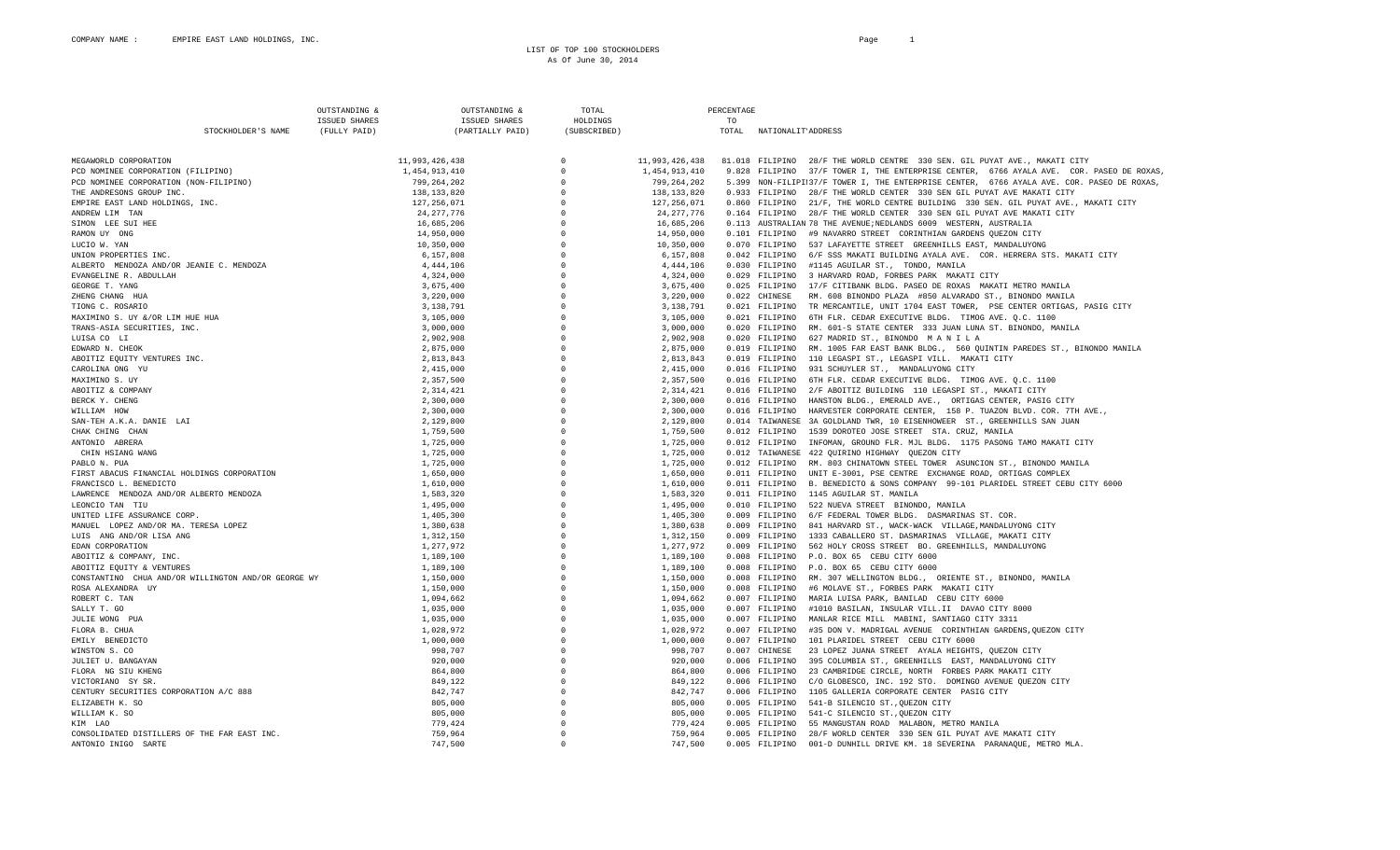| GRAND TOTAL                                                       | 14,698,993,930     | $\circ$ | 14,698,993,930     |               |                                                                                                                                                                 |
|-------------------------------------------------------------------|--------------------|---------|--------------------|---------------|-----------------------------------------------------------------------------------------------------------------------------------------------------------------|
|                                                                   |                    |         |                    |               |                                                                                                                                                                 |
| RICKY GO AND/OR STEPHANIE GO<br>REBECCA CHUNG                     | 248,630<br>237,820 |         | 248,630<br>237,820 |               | 0.002 FILIPINO 69 CONNECTICUT ST. GREENHILLS, SAN JUAN METRO MANILA<br>0.002 TAIWANESE C/O RIO TAN UNIT 3A GOLDLAND TOWER 10 EISENHOWER ST. GREENHILLS SAN JUAN |
| ZENAIDA M. MARQUEZ                                                | 251,440            |         | 251,440            |               | 0.002 FILIPINO 14TH FLR., SOLIDBANK BLDG. 777 PASEO DE ROXAS AVE., MAKATI CITY                                                                                  |
| GREGORIO MADERA                                                   | 251,620            |         | 251,620            |               | 0.002 FILIPINO CENTURY MARKETING JOSE CATOLICO ST GEN SANTOS CITY 9500                                                                                          |
| JOSEPH LEE HO AND/OR RAMON LEE HO                                 | 251,620            |         | 251,620            |               | 0.002 FILIPINO 19 PATERNO ST SAN PABLO CITY 4000                                                                                                                |
| LETINA L. GAW                                                     | 253,000            |         | 253,000            |               | 0.002 FILIPINO 31 WHITEFIELDS STREET WHITEPLAINS, QUEZON CITY                                                                                                   |
| CONCHITA YAP AND/OR JOSE YAP                                      | 255,116            |         | 255,116            |               | 0.002 FILIPINO CONCHING FOOD INDUSTRIES CASUNTINGAN, MANDAUE CEBU CITY 6014                                                                                     |
| GERARDO C. GARCIA                                                 | 259,439            |         | 259,439            |               | 0.002 FILIPINO 3266 SUPA ST. UPS 2 PARANAQUE MM                                                                                                                 |
| PATRICK CUA<br>TIM JAMES LUCAS MONASTERIO                         | 272,412<br>260,820 |         | 272,412<br>260,820 |               | 0.002 FILIPINO 19-A JUAN STREET SAN JUAN, METRO MANILA<br>0.002 FILIPINO SAN JOSE, CAMARINES SUR                                                                |
| ISETANN DEPARTMENT STORE INC.                                     | 274,574            |         | 274,574            |               | 0.002 FILIPINO #600 CARRIEDO ST., STA. CRUZ, MANILA                                                                                                             |
| HORACIO PASCUAL                                                   | 287,500            |         | 287,500            |               | 0.002 FILIPINO 907 EIFEL ST. LE MARICHE SUBD. 222 E. RODRIGUEZ SR., AVE QUEZON CITY                                                                             |
| SUZANNE S. LIM                                                    | 289,708            |         | 289,708            |               | 0.002 FILIPINO LINTON COMMERCIAL CO., INC. 628 TOMAS MAPUA, STA. CRUZ                                                                                           |
| REY ASTERIO LIM TAMBIS                                            | 324,300            |         | 324,300            |               | 0.002 FILIPINO #5 STO. NINO VILLAGE BANILAD, CEBU CITY 6000                                                                                                     |
| GERARDO C. GARCIA                                                 | 324,301            |         | 324,301            |               | 0.002 FILIPINO C/O MEGAWORLD PORPERTIES &HOLDINGS INC 16/F SOLIDBANK BLDG PASEO DE ROXAS MAKATI                                                                 |
| JASPER KARL T. ONG                                                | 329,272            |         | 329,272            |               | 0.002 FILIPINO C/O SANTIAGO TACHAN, TACHAN AUTO PARTS M.J. CUENCO AVE CEBU CITY 6000                                                                            |
| ERIC R. TAGLE<br>HARKINSHIN NANDWANI                              | 341,596<br>334,420 |         | 341,596<br>334,420 |               | 0.002 FILIPINO C/O 6TH FLR., MLA. BANK BLDG., AYALA AVE., MAKATI CITY<br>0.002 FILIPINO #1-K TERESA APTS. EDISON ST., MAKATI CITY                               |
| JAIME S. TIUKINGCOC                                               | 345,000            |         | 345,000            |               | 0.002 FILIPINO 11 KINGFISHER STREET GREENMEADOWS, QUEZON CITY                                                                                                   |
| LIM HENG                                                          | 345,000            |         | 345,000            |               | 0.002 FILIPINO F. SARIO STREET STA CRUZ LAGUNA 4009                                                                                                             |
| EMMA C. LIM                                                       | 345,000            |         | 345,000            |               | 0.002 FILIPINO 20H LEGASPI TOWER 300 ROXAS BLVD., MANILA                                                                                                        |
| JEAN HENRI D. LHUILLIER                                           | 345,000            |         | 345,000            |               | 0.002 FILIPINO 6/F PJL CORP. CENTER, NICANOR GARCIA ST., COR. CANDELARIA ST., MAKATI CITY                                                                       |
| HUNG LAI YUEN                                                     | 345,000            |         | 345,000            | 0.002 CHINESE | 24 MARTON ROAD, EAST CANUMAY VALENZUELA, METRO MANILA 1469                                                                                                      |
| ROLANDO I. GONZALEZ                                               | 345,000            |         | 345,000            |               | 0.002 FILIPINO #29 MORSE ST., FILINVEST II, BATASAN HILLS, QUEZON CITY                                                                                          |
| CHUA BON PEN                                                      | 345,000            |         | 345,000            |               | 0.002 FILIPINO 1363 PEDRO GIL ST. PACO, MANILA                                                                                                                  |
| JOSE D. CHUA                                                      | 345,000            |         | 345,000            |               | 0.002 FILIPINO 38 SANTOL ST., QUEZON CITY                                                                                                                       |
| ZENAIDA I. ALANO OR JANICE A. R.                                  | 345,000            |         | 345,000            |               | 0.002 FILIPINO 6 ST., MATTHEW STREET, ST. CHARBEL EXEC VILL, PH 2 TANDANG SORA 116 QC                                                                           |
| AIM SCIENTIFIC RESEARCH FOUNDATION, INC.                          | 349,600            |         | 349,600            |               | 0.002 FILIPINO AIM BLDG. PASEO DE ROXAS,                                                                                                                        |
| JOHN T. LAO<br>MANUEL GONZALES                                    | 356,500<br>355,810 |         | 356,500<br>355,810 |               | 0.002 FILIPINO 318 GUNAO STREET QUIAPO, MANILA<br>0.002 FILIPINO 76 SPEAKER PEREZ ST. QUEZON CITY                                                               |
| ANTONIO L. CARDINO                                                | 356,500            |         | 356,500            |               | 0.002 FILIPINO 24 EMERALD ST., SEVERINA 18 SUBD. WEST SERVICE RD. PARANAQUE CITY                                                                                |
| ELIZABETH L. SY                                                   | 357,902            |         | 357,902            |               | 0.002 FILIPINO C/O GLOBESCO, INC. 192 STO. DOMINGO AVENUE QUEZON CITY                                                                                           |
| JUSTINO H. CACANINDIN                                             | 365,539            |         | 365,539            |               | 0.002 FILIPINO 4/F SYCIPLAW CTR. 105 PASEO DE ROXAS, MAKATI CITY                                                                                                |
| GEORGE T. YANG                                                    | 367,540            |         | 367,540            |               | 0.002 FILIPINO 24 STO. TOMAS ST., URDANETA VILL. MAKATI                                                                                                         |
| VICTORIANO SY JR.                                                 | 369,095            |         | 369,095            |               | 0.002 FILIPINO 192 STO. DOMINGO QUEZON CITY                                                                                                                     |
| MIGUEL O. PINEDA                                                  | 378,350            |         | 378,350            |               | 0.003 FILIPINO DON JOSE VILLAGE B. RODRIGUEZ STREET CEBU CITY 6000                                                                                              |
| BEN-TZAO CHERNG                                                   | 386,032            |         | 386,032            |               | 0.003 TAIWANESE 12/F BA-LEPANTO BUILDING PASEO DE ROXAS, MAKATI CITY                                                                                            |
| CESAR S. ARNALDO<br>ZENAIDA P. ALCANTARA AND/OR LUIS M. ALCANTARA | 392,150<br>391,000 |         | 392,150<br>391,000 |               | 0.003 FILIPINO RM. 303 NBV BLDG., 1191 MA. OROSA ST., ERMITA, MANILA<br>0.003 FILIPINO NO. 6 4TH ST, BBB, MARULAS VALENZUELA CITY                               |
| MANUEL M. LOPEZ                                                   | 394,680            |         | 394,680            |               | 0.003 FILIPINO 841 HARVARD T., WACK WACK VILL MANDALUYONG                                                                                                       |
| BENJAMIN S. GELI AND/OR NELIA O. GELI                             | 396,750            |         | 396,750            |               | 0.003 FILIPINO 80 V. MAPA STREET DAVAO CITY 8000                                                                                                                |
| MAURICE THEORET                                                   | 399,682            |         | 399,682            |               | 0.003 FILIPINO MIMOSA DRIVE MIMOSA LEISURE ESTATE CLARK FIELD PAMPANGA 2009                                                                                     |
| BERNARDO A. HAO                                                   | 402,500            |         | 402,500            |               | 0.003 FILIPINO C/O CASA CIUDAD AUTO SERVICE CENTER #51 #53 KABIGNAYAN ST., TATALON, QUEZON                                                                      |
| KRISTINE C. YAO                                                   | 412,500            |         | 412,500            |               | 0.003 FILIPINO 30-D PACIFIC PLAZA CONDOMINIUM AYALA AVE. MAKATI CITY                                                                                            |
| MARITES MENDOZA AND/OR ALBERTO MENDOZA                            | 432,400            |         | 432,400            |               | 0.003 FILIPINO 1145 AGUILAR STREET TONDO, MNILA                                                                                                                 |
| LUZ ANG                                                           | 434,562            |         | 434,562            |               | 0.003 FILIPINO 506 GENERAL MASCARADO ST., LITTLE BAGUIO, SAN JUAN M.M.                                                                                          |
| OCBC SECURITIES PHILS., INC. A/C #IJOPAS01                        | 445,625            |         | 445,625            |               | 0.003 FILIPINO UNIT 2502-A PSE CENTRE WEST TOWER EXCHANGE RD. ORTIGAS CENTER PASIG CITY                                                                         |
| OCBC SECURITIES PHILS., INC. A/C #ICESAR01                        | 445,625            |         | 445,625            |               | 0.003 FILIPINO UNIT 2502-A, PSE CENTRE, WEST TOWER, EXCHANGE ROAD, ORTIGAS CRT, PASIG CITY                                                                      |
| ELIODORO J. RAVALO<br>JOSEFINA A. PASCUAL                         | 476,100<br>467,820 |         | 476,100<br>467,820 |               | 0.003 FILIPINO ASIAN MANSION II LPH 01, 107 DELA ROSA COR. NIEVA STS. LEGASPI VILLAGE<br>0.003 FILIPINO GEN. TRIAS, CAVITE 4107                                 |
| LUISA CO LI                                                       | 492,430            |         | 492,430            |               | 0.003 FILIPINO 627 MADRID ST., BINONDO MANILA                                                                                                                   |
| HORACIO E. PASCUAL AND/OR FELICITAS V. PASCUAL                    | 517,500            |         | 517,500            |               | 0.003 FILIPINO 907 EIFFEL RD. LE MARICHE SUBD 222 E. RODRIGUEZ SR., AVENUE QUEZON CITY                                                                          |
| ESTHER A. VIBAL                                                   | 525,366            |         | 525,366            |               | 0.004 FILIPINO DON PEPE CORNER SIROUN STREET STA. MESA HEIGHTS, QUEZON CITY                                                                                     |
| SALLY KHO                                                         | 548,642            |         | 548,642            |               | 0.004 FILIPINO UNIT 27 CITY GARDEN TOWNHOUSE 208 PASADENA DRIVE, SAN JUAN MM                                                                                    |
| WU-PANG YAO                                                       | 558,000            |         | 558,000            |               | 0.004 TAIWANESE 23/F NO. 447, SEC. 3 WEN-SHING ROAD TAICHING TAIWAN R.O.C.                                                                                      |
| ELIZABETH L. SY                                                   | 565,504            |         | 565,504            |               | 0.004 FILIPINO 401 COLUMBIA ST., GREENHILLS EAST, MANDALUYONG CITY                                                                                              |
| REGINA CAPITAL DEV. CORP. 011032                                  | 575,000            |         | 575,000            |               | 0.004 FILIPINO UNIT 806 TOWER I, PSE PLAZA, AYALA AVE., MAKATI CITY                                                                                             |
| LIN FENG                                                          | 575,000            |         | 575,000            | 0.004 CHINESE | PENTHOUSE BINONDO PLAZA #850 ALVARADO ST., BINONDO MANILA                                                                                                       |
| EDMUND H. GO<br>BENITO LAO                                        | 575,000<br>575,000 |         | 575,000<br>575,000 |               | 0.004 FILIPINO C/O FILMON HARDWARE INC. P.O. BOX 390, CEBU CITY 6000<br>0.004 FILIPINO 485 LAVEZARES ST. BINONDO, MANILA                                        |
| PHILIP Z. DABAO                                                   | 575,000            |         | 575,000            |               | 0.004 FILIPINO #1 BEGONIA ST. CAPITOLVILLE II BACOLOD CITY 6100                                                                                                 |
| INTERNATIONAL POLYMER CORP.                                       | 586,960            |         | 586,960            |               | 0.004 FILIPINO 26/F PACIFIC STAR BLDG., MAKATI AVE. COR. SEN. GI LPUYAT AVE., MAKATI CITY                                                                       |
| VICTORIANO G. SY JR.                                              | 648,600            |         | 648,600            |               | 0.004 FILIPINO 401 COLUMBIA ST., GREENHILLS EAST, MANDALUYONG CITY                                                                                              |
| PETER DATA ITF ESTRELLITA                                         | 648,600            |         | 648,600            |               | 0.004 FILIPINO 11/F SOLIDBANK BLDG. PASEO DE ROXAS, MAKATI CITY                                                                                                 |
| ALBERTO GOCHANGCO                                                 | 667,000            |         | 667,000            |               | 0.005 FILIPINO C/O CITI APPLIANCE NATIONAL HIGHWAY PARIAN CALAMBA LAGUNA 4027                                                                                   |
| CONRADO VICENTE                                                   | 690,000            |         | 690,000            |               | 0.005 FILIPINO 202 J. BASA STREET SAN JUAN, METRO MANILA                                                                                                        |
| HUNG SEK PUI AND/OR CHAN PUI FAI                                  | 690,000            |         | 690,000            |               | 0.005 HONGKONG NJUNIT 21 SAMAR VILLE TOWNHOMES SOUTH TRIANGLE QUEZON CITY                                                                                       |
| LUCILA COCHICO<br>ALBERTO Q. GOCHANGCO                            | 690,000<br>690,000 |         | 690,000<br>690,000 |               | 0.005 FILIPINO #29 RD 1, BRGY BAGONG PAG-ASA, QUEZON CITY 1105<br>0.005 FILIPINO 17 ADAMS ST., FILINVEST SOUTH BINAN, LAGUNA 4024                               |
| MARIANO O. CHUA                                                   | 690,000            |         | 690,000            |               | 0.005 FILIPINO SUITE 901 9TH FLOOR, TYTANA TOWER, PLAZA LORENZO RUIZ, BINONDO MLA.                                                                              |
|                                                                   |                    |         |                    |               |                                                                                                                                                                 |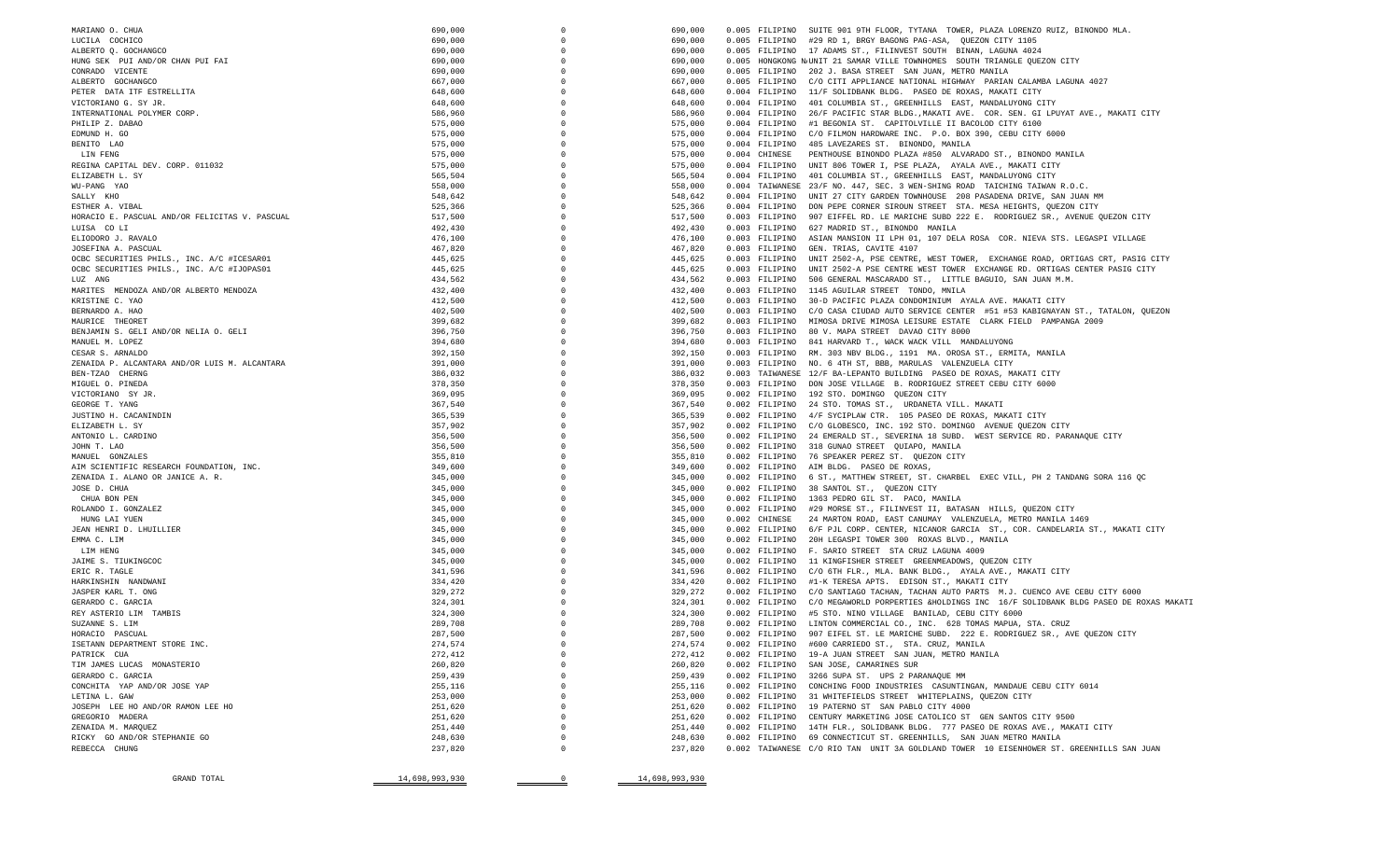**RBKPS104** 

Philippine Depository & Trust Corp.

 $TCSUSER9$ 

Philippine Depository & Trust Corp.

**E** PDTC

## **23 TOP 100 PDTC PARTICIPANTS**

**Business Date** 06/30/2014

| <b>Security ID: ELI000000000</b> |             | <b>EMPIRE EAST</b><br><b>Security Name:</b>                              |                 |            |
|----------------------------------|-------------|--------------------------------------------------------------------------|-----------------|------------|
| <b>Transfer Agent:</b>           | EQBKTA00000 | BANCO DE ORO UNIBANK, INC. TRANSFER AGENT<br><b>Transfer Agent Name:</b> |                 |            |
| S. No.                           | <b>BPID</b> | <b>BPNAME</b>                                                            | <b>HOLDING</b>  | %HOLDING   |
|                                  | HSBC1000000 | THE HONGKONG AND SHANGHAI BANKING CORP. LTD. -CLIENTS' ACCT.             | 575,063,977.00  | 25.5110755 |
| $\overline{2}$                   | 38900000000 | KING'S POWER SECURITIES, INC.                                            | 190,790,334.00  | 8.4638698  |
| 3                                | 26600000000 | VICSAL SECURITIES & STOCK BROKERAGE, INC.                                | 157.714.199.00  | 6.9965413  |
| $\overline{4}$                   | 25300000000 | TOWER SECURITIES, INC.                                                   | 121,941,350.00  | 5.4095807  |
| $\overline{5}$                   | CITI1000000 | CITIBANK N.A.                                                            | 118,056,740.00  | 5.2372510  |
| 6                                | 26900000000 | <b>WEALTH SECURITIES, INC.</b>                                           | 83,055,005.00   | 3.6844987  |
| $\tau$                           | 10200000000 | ABACUS SECURITIES CORPORATION                                            | 66,453,036.00   | 2.9479997  |
| 8                                | 16700000000 | AURORA SECURITIES, INC.                                                  | 61,455,735.00   | 2.7263087  |
| 9                                | 20300000000 | COL Financial Group, Inc.                                                | 48,575,836.00   | 2.1549286  |
| $\overline{10}$                  | 26700000000 | FIRST METRO SECURITIES BROKERAGE CORP.                                   | 46,995,894.00   | 2.0848390  |
| 11                               | 17400000000 | HDI SECURITIES, INC.                                                     | 45,656,512.00   | 2.0254211  |
| 12                               | DEUB1000000 | DEUTSCHE BANK MANILA-CLIENTS A/C                                         | 45,342,820.00   | 2.0115051  |
| 13                               | 15400000000 | EVERGREEN STOCK BROKERAGE & SEC., INC.                                   | 43,719,520.00   | 1.9394920  |
| 14                               | 13300000000 | CITISECURITIES, INC.                                                     | 35, 367, 151.00 | 1.5689629  |
| $\overline{15}$                  | 22000000000 | MAYBANK ATR KIM ENG SECURITIES, INC.                                     | 34,289,853.00   | 1.5211717  |
| 16                               | 12600000000 | BPI SECURITIES CORPORATION                                               | 24,913,737.00   | 1.1052270  |
| 17                               | 23000000000 | <b>QUALITY INVESTMENTS &amp; SECURITIES CORPORATION</b>                  | 24,380,135.00   | 1.0815553  |
| 18                               | 10300000000 | ACCORD CAPITAL EQUITIES CORPORATION                                      | 21,934,320.00   | 0.9730536  |
| $\overline{19}$                  | 27900000000 | <b>BDO SECURITIES CORPORATION</b>                                        | 21,205,244.00   | 0.9407103  |
| $\overline{20}$                  | 11100000000 | ANSALDO, GODINEZ & CO., INC.                                             | 20.569.442.00   | 0.9125047  |
| 21                               | 28600000000 | SOLAR SECURITIES, INC.                                                   | 20,533,609.00   | 0.9109151  |
| $\overline{22}$                  | 11200000000 | AB CAPITAL SECURITIES, INC.                                              | 20,197,902.00   | 0.8960224  |
| $\overline{23}$                  | 11500000000 | SB EQUITIES, INC.                                                        | 18,026,474.00   | 0.7996932  |
| $\overline{24}$                  | 10100000000 | A & A SECURITIES, INC.                                                   | 16,933,651.00   | 0.7512132  |
| $\overline{25}$                  | 12900000000 | SINCERE SECURITIES CORPORATION                                           | 16,912,285.00   | 0.7502654  |
| $\overline{26}$                  | 11000000000 | ANGPING & ASSOCIATES SECURITIES, INC.                                    | 15,213,928.00   | 0.6749226  |
| 27                               | 17000000000 | <b>GOLDSTAR SECURITIES, INC.</b>                                         | 14,705,508.00   | 0.6523680  |
| $\overline{28}$                  | 14300000000 | DAVID GO SECURITIES CORP.                                                | 13.971.886.00   | 0.6198229  |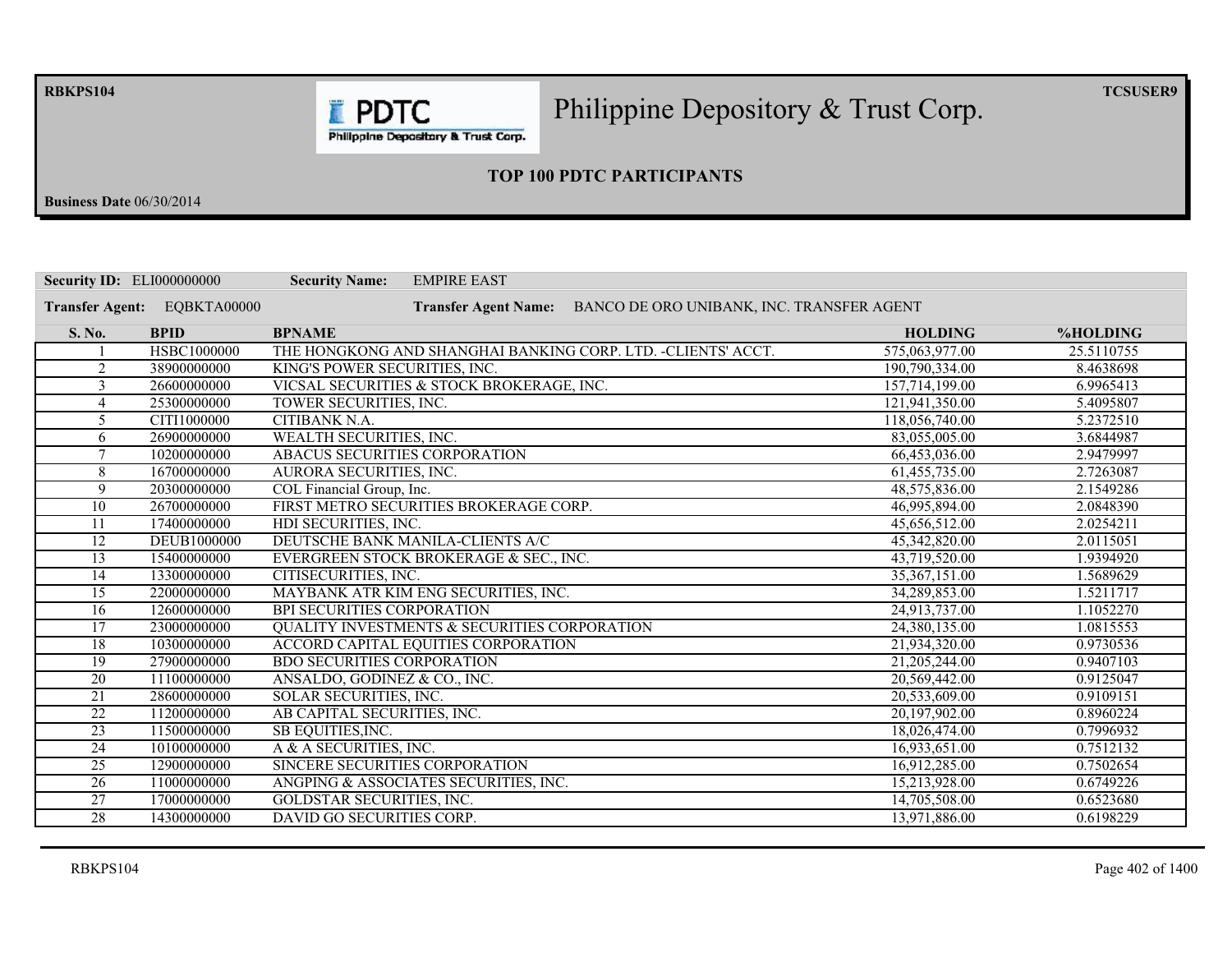| <b>Security ID: ELI000000000</b> |                             | <b>Security Name:</b><br><b>EMPIRE EAST</b>                    |                |           |
|----------------------------------|-----------------------------|----------------------------------------------------------------|----------------|-----------|
|                                  | Transfer Agent: EQBKTA00000 | Transfer Agent Name: BANCO DE ORO UNIBANK, INC. TRANSFER AGENT |                |           |
| S. No.                           | <b>BPID</b>                 | <b>BPNAME</b>                                                  | <b>HOLDING</b> | %HOLDING  |
| 29                               | 14700000000                 | E. CHUA CHIACO SECURITIES, INC.                                | 12,813,392.00  | 0.5684296 |
| $\overline{30}$                  | 22500000000                 | PREMIUM SECURITIES, INC.                                       | 11,849,095.00  | 0.5256514 |
| $\overline{31}$                  | 23500000000                 | REGINA CAPITAL DEVELOPMENT CORPORATION                         | 11,561,476.00  | 0.5128920 |
| 32                               | 21800000000                 | PAN ASIA SECURITIES CORP.                                      | 10,471,065.00  | 0.4645190 |
| $\overline{33}$                  | 15000000000                 | EASTERN SECURITIES DEVELOPMENT CORPORATION                     | 10,387,289.00  | 0.4608025 |
| $\overline{34}$                  | 27500000000                 | YAO & ZIALCITA, INC.                                           | 9,457,171.00   | 0.4195405 |
| $\overline{35}$                  | 28200000000                 | PCCI SECURITIES BROKERS CORP.                                  | 9,236,313.00   | 0.4097427 |
| $\overline{36}$                  | 23800000000                 | R. S. LIM & CO., INC.                                          | 9,100,585.00   | 0.4037215 |
| $\overline{37}$                  | 12400000000                 | <b>B. H. CHUA SECURITIES CORPORATION</b>                       | 8,983,979.00   | 0.3985486 |
| 38                               | 52800000000                 | STAR ALLIANCE SECURITIES CORP.                                 | 8,677,000.00   | 0.3849304 |
| 39                               | 27800000000                 | YU & COMPANY, INC.                                             | 8,045,574.00   | 0.3569190 |
| 40                               | 13600000000                 | TRITON SECURITIES CORP.                                        | 7,785,114.00   | 0.3453644 |
| $\overline{41}$                  | 23300000000                 | R. COYIUTO SECURITIES, INC.                                    | 7,433,992.00   | 0.3297879 |
| 42                               | 12200000000                 | BELSON SECURITIES, INC.                                        | 7,226,126.00   | 0.3205665 |
| 43                               | 14000000000                 | IGC SECURITIES INC.                                            | 7,209,738.00   | 0.3198395 |
| 44                               | 20600000000                 | MERIDIAN SECURITIES, INC.                                      | 6,880,422.00   | 0.3052303 |
| $\overline{45}$                  | 21900000000                 | PAPA SECURITIES CORPORATION                                    | 6,728,323.00   | 0.2984829 |
| 46                               | 24700000000                 | STANDARD SECURITIES CORPORATION                                | 6,702,734.00   | 0.2973477 |
| 47                               | 24000000000                 | S.J. ROXAS & CO., INC.                                         | 6,370,279.00   | 0.2825993 |
| 48                               | 23600000000                 | R. NUBLA SECURITIES, INC.                                      | 5,576,812.00   | 0.2473994 |
| 49                               | 24600000000                 | SUMMIT SECURITIES, INC.                                        | 5,562,456.00   | 0.2467625 |
| 50                               | 21500000000                 | OPTIMUM SECURITIES CORPORATION                                 | 5,535,408.00   | 0.2455626 |
| $\overline{51}$                  | 18200000000                 | IMPERIAL, DE GUZMAN, ABALOS & CO., INC.                        | 5,253,468.00   | 0.2330551 |
| $\overline{52}$                  | 26300000000                 | VENTURE SECURITIES, INC.                                       | 5,110,075.00   | 0.2266939 |
| 53                               | 16900000000                 | <b>JSG SECURITIES, INC.</b>                                    | 4,953,214.00   | 0.2197352 |
| 54                               | 19000000000                 | VALUE QUEST SECURITIES CORPORATION                             | 4,900,000.00   | 0.2173745 |
| $\overline{55}$                  | 25100000000                 | TANSENGCO & CO., INC.                                          | 4,856,050.00   | 0.2154248 |
| 56                               | 28800000000                 | G.D. TAN & COMPANY, INC.                                       | 4,814,722.00   | 0.2135914 |
| $\overline{57}$                  | 27000000000                 | WESTLINK GLOBAL EQUITIES, INC.                                 | 4,603,234.00   | 0.2042094 |
| 58                               | 18100000000                 | <b>INVESTORS SECURITIES, INC.</b>                              | 4,537,577.00   | 0.2012967 |
| 59                               | 21700000000                 | RCBC SECURITIES, INC.                                          | 4,530,804.00   | 0.2009962 |
| 60                               | 28500000000                 | GOLDEN TOWER SECURITIES & HOLDINGS, INC.                       | 4,513,428.00   | 0.2002254 |
| $\overline{61}$                  | 22400000000                 | PNB SECURITIES, INC.                                           | 4,219,913.00   | 0.1872044 |
| 62                               | 18000000000                 | I. B. GIMENEZ SECURITIES, INC.                                 | 4,004,439.00   | 0.1776455 |
| 63                               | 25900000000                 | UCPB SECURITIES, INC.                                          | 3,959,728.00   | 0.1756621 |
| 64                               | 19900000000                 | LUYS SECURITIES COMPANY, INC.                                  | 3,838,952.00   | 0.1703042 |
| $\overline{65}$                  | 11800000000                 | ASIASEC EQUITIES, INC.                                         | 3,826,256.00   | 0.1697409 |
| 66                               | 20000000000                 | MANDARIN SECURITIES CORPORATION                                | 3,632,529.00   | 0.1611468 |
| 67                               | 20800000000                 | MDR SECURITIES, INC.                                           | 3,131,198.00   | 0.1389067 |
| 68                               | 19800000000                 | LUCKY SECURITIES, INC.                                         | 3,089,369.00   | 0.1370511 |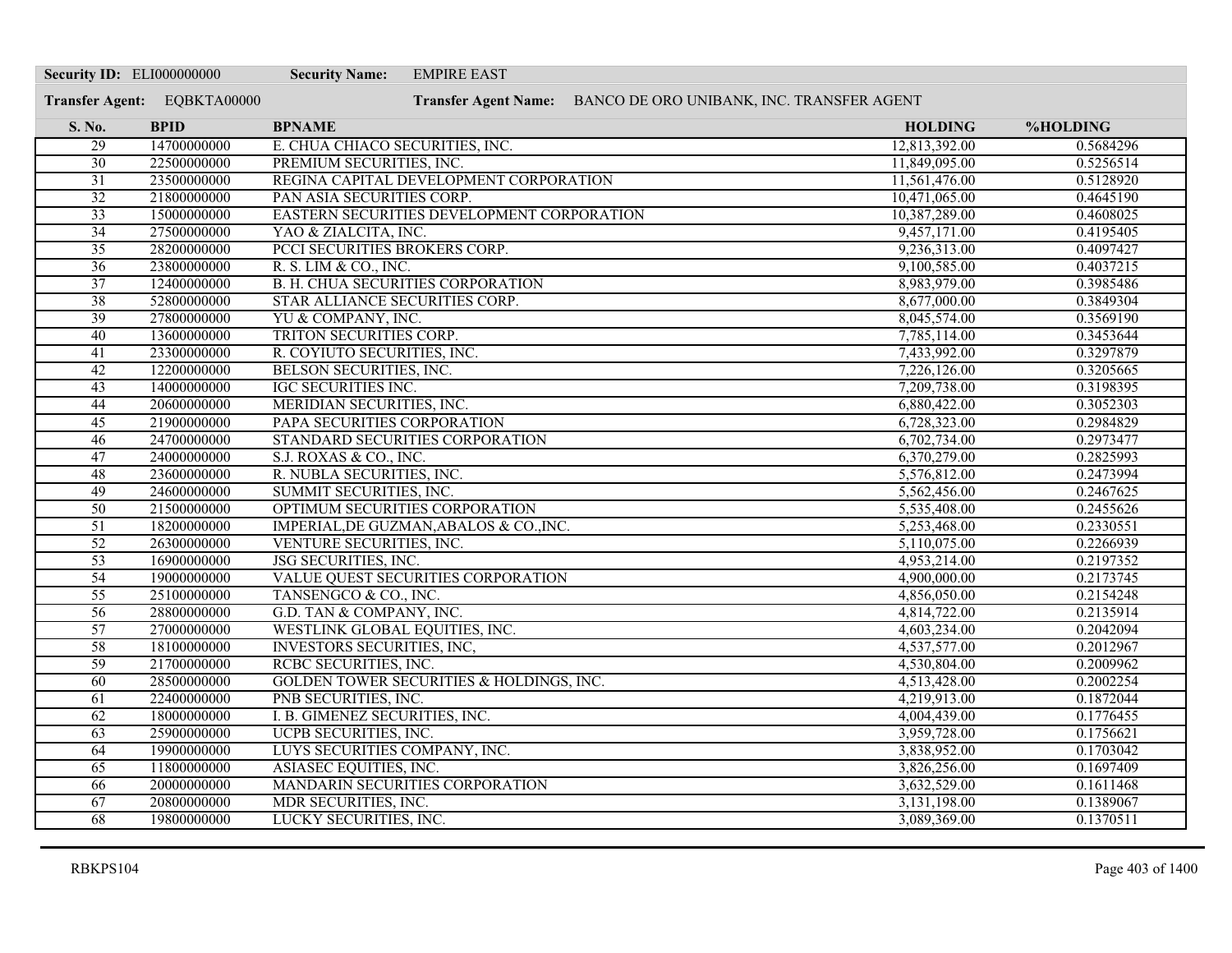| <b>Security ID: ELI000000000</b> |                             | <b>Security Name:</b><br><b>EMPIRE EAST</b>                    |                |                 |
|----------------------------------|-----------------------------|----------------------------------------------------------------|----------------|-----------------|
|                                  | Transfer Agent: EQBKTA00000 | Transfer Agent Name: BANCO DE ORO UNIBANK, INC. TRANSFER AGENT |                |                 |
| S. No.                           | <b>BPID</b>                 | <b>BPNAME</b>                                                  | <b>HOLDING</b> | <b>%HOLDING</b> |
| 69                               | 20400000000                 | DA MARKET SECURITIES, INC.                                     | 3,069,217.00   | 0.1361571       |
| $\overline{70}$                  | 10900000000                 | <b>BA SECURITIES, INC.</b>                                     | 3,013,420.00   | 0.1336818       |
| $\overline{71}$                  | 17200000000                 | <b>GUILD SECURITIES, INC.</b>                                  | 2,925,074.00   | 0.1297626       |
| $\overline{72}$                  | SCBK1000000                 | STANDARD CHARTERED BANK                                        | 2,668,920.00   | 0.1183990       |
| 73                               | 16800000000                 | GLOBALINKS SECURITIES & STOCKS, INC.                           | 2,548,771.00   | 0.1130690       |
| 74                               | <b>DEUB2000000</b>          | DEUTSCHE BANK MANILA-CLIENTS A/C                               | 2,302,430.00   | 0.1021407       |
| 75                               | 19300000000                 | LARRGO SECURITIES CO., INC.                                    | 2,276,500.00   | 0.1009904       |
| 76                               | 25700000000                 | TRI-STATE SECURITIES, INC.                                     | 2,155,895.00   | 0.0956401       |
| 77                               | 21100000000                 | NEW WORLD SECURITIES CO., INC.                                 | 2,098,264.00   | 0.0930835       |
| 78                               | 17500000000                 | H. E. BENNETT SECURITIES, INC.                                 | 2,045,643.00   | 0.0907491       |
| $\overline{79}$                  | 10600000000                 | ALPHA SECURITIES CORP.                                         | 2,023,010.00   | 0.0897451       |
| 80                               | 23900000000                 | RTG & COMPANY, INC.                                            | 1,990,529.00   | 0.0883041       |
| 81                               | 28300000000                 | <b>EAGLE EQUITIES, INC.</b>                                    | 1,987,760.00   | 0.0881813       |
| 82                               | 24300000000                 | FIDELITY SECURITIES, INC.                                      | 1,691,218.00   | 0.0750261       |
| 83                               | 21000000000                 | MOUNT PEAK SECURITIES, INC.                                    | 1,669,860.00   | 0.0740786       |
| 84                               | 25200000000                 | THE FIRST RESOURCES MANAGEMENT & SECURITIES CORP.              | 1,648,109.00   | 0.0731137       |
| 85                               | PABC1000000                 | AB CAPITAL & INVESTMENT CORP. - TRUST & INVESTMENT DIV.        | 1,608,521.00   | 0.0713575       |
| 86                               | 27200000000                 | BERNAD SECURITIES, INC.                                        | 1,586,895.00   | 0.0703981       |
| 87                               | 20500000000                 | MERCANTILE SECURITIES CORP.                                    | 1,545,493.00   | 0.0685614       |
| 88                               | 19200000000                 | STRATEGIC EQUITIES CORP.                                       | 1,472,562.00   | 0.0653260       |
| 89                               | 14500000000                 | DIVERSIFIED SECURITIES, INC.                                   | 1,425,857.00   | 0.0632541       |
| 90                               | 22800000000                 | PRYCE SECURITIES, INC.                                         | 1,407,523.00   | 0.0624407       |
| 91                               | 36800000000                 | SunSecurities, Inc.                                            | 1,407,486.00   | 0.0624391       |
| 92                               | 13000000000                 | CENTURY SECURITIES CORPORATION                                 | 1,373,750.00   | 0.0609425       |
| 93                               | 11600000000                 | ASIA PACIFIC CAPITAL EQUITIES & SECURITIES CORP.               | 1,338,004.00   | 0.0593567       |
| 94                               | 21300000000                 | NIEVES SECURITIES, INC.                                        | 1,282,567.00   | 0.0568974       |
| 95                               | 20900000008                 | DEUTSCHE REGIS PARTNERS, INC.                                  | 1,150,000.00   | 0.0510165       |
| 96                               | 34500000000                 | UNICAPITAL SECURITIES INC.                                     | 1,124,382.00   | 0.0498800       |
| 97                               | 10400000000                 | A. T. DE CASTRO SECURITIES CORP.                               | 1,090,731.00   | 0.0483872       |
| 98                               | 32800000000                 | <b>DW CAPITAL INC.</b>                                         | 895,432.00     | 0.0397233       |
| 99                               | 18300000000                 | <b>INTRA-INVEST SECURITIES, INC.</b>                           | 833,829.00     | 0.0369904       |
| 100                              | 11900000000                 | ASTRA SECURITIES CORPORATION                                   | 810,737.00     | 0.0359660       |
| 101                              | 12500000000                 | <b>JAKA SECURITIES CORP.</b>                                   | 786,657.00     | 0.0348978       |
| 102                              | 13100000000                 | PCIB SECURITIES, INC.                                          | 758,133.00     | 0.0336324       |
| $\overline{103}$                 | 22300000000                 | PLATINUM SECURITIES, INC.                                      | 689,566.00     | 0.0305906       |
| 104                              | 22900000000                 | SALISBURY BKT SECURITIES CORPORATION                           | 663,057.00     | 0.0294146       |
| 105                              | 2200000FTXN                 | ATR KIMENG SEC. INC.                                           | 634,528.00     | 0.0281490       |
| 106                              | 32300000005                 | CLSA PHILIPPINES, INC.                                         | 575,000.00     | 0.0255082       |
| 107                              | 14200000000                 | DBP-DAIWA CAPITAL MARKETS PHILPPINES, INC.                     | 506,169.00     | 0.0224547       |
| 108                              | 17900000000                 | I. ACKERMAN & CO., INC.                                        | 505,830.00     | 0.0224397       |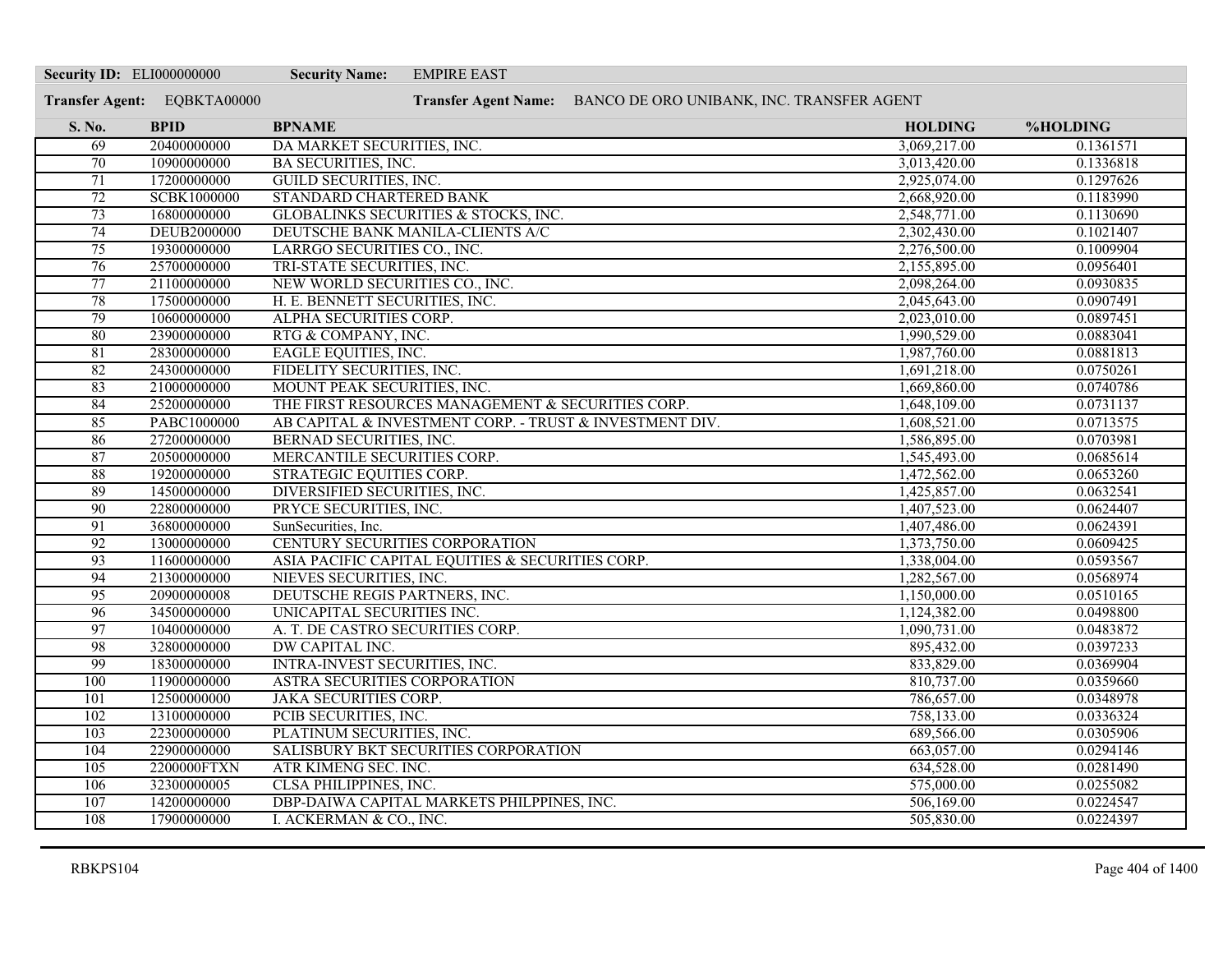| <b>Security ID: ELI000000000</b> |                             | <b>Security Name:</b>                    | <b>EMPIRE EAST</b>                                             |                         |                        |
|----------------------------------|-----------------------------|------------------------------------------|----------------------------------------------------------------|-------------------------|------------------------|
|                                  | Transfer Agent: EQBKTA00000 |                                          | Transfer Agent Name: BANCO DE ORO UNIBANK, INC. TRANSFER AGENT |                         |                        |
| S. No.                           | <b>BPID</b>                 | <b>BPNAME</b>                            |                                                                | <b>HOLDING</b>          | %HOLDING               |
| 109                              | 23000000001                 | Asia Insurance (Philippines) Corporation |                                                                | 498,088.00              | 0.0220963              |
| 110                              | 16200000000                 | F. YAP SECURITIES, INC.                  |                                                                | 498,065.00              | 0.0220952              |
| $\overline{111}$                 | 34500000003                 | UNICAPITAL SECURITIES INC.               |                                                                | 421,590.00              | 0.0187026              |
| 112                              | 18700000000                 | ASIAN CAPITAL EQUITIES, INC.             |                                                                | 399,751.00              | 0.0177338              |
| 113                              | 18800000000                 | J.M. BARCELON & CO., INC.                |                                                                | 351,399.00              | 0.0155888              |
| 114                              | 32300000003                 | PERLA COMPAÑA DE SEGUROS INC.            |                                                                | 318,240.00              | 0.0141178              |
| $\overline{115}$                 | 23700000000                 |                                          | AAA SOUTHEAST EQUITIES, INCORPORATED                           | 308,653.00              | 0.0136925              |
| 116                              | 38700000000                 | COHERCO SECURITIES, INC.                 |                                                                | 298,000.00              | 0.0132199              |
| 117                              | 15900000000                 |                                          | FIRST INTEGRATED CAPITAL SECURITIES, INC.                      | 275,237.00              | 0.0122101              |
| 118                              | 19700000000                 | LOPEZ, LOCSIN, LEDESMA & CO., INC.       |                                                                | 271,747.00              | 0.0120553              |
| 119                              | <b>SCTD1000000</b>          | <b>MBTC - TRUST BANKING GROUP</b>        |                                                                | 243,013.00              | 0.0107806              |
| 120                              | 12800000000                 | CAMPOS, LANUZA & COMPANY, INC.           |                                                                | 224,826.00              | 0.0099738              |
| 121                              | 12300000000                 | BENJAMIN CO CA & CO., INC.               |                                                                | 222,598.00              | 0.0098749              |
| 122                              | 25600000000                 |                                          | TRENDLINE SECURITIES CORPORATION                               | 221,402.00              | 0.0098219              |
| 123                              | 23200000000                 | ALAKOR SECURITIES CORPORATION            |                                                                | 213,578.00              | 0.0094748              |
| 124                              | 16100000000                 |                                          | FRANCISCO ORTIGAS SECURITIES, INC.                             | 197,954.00              | 0.0087817              |
| 125                              | 10500000000                 |                                          | ALL ASIA SECURITIES MANAGEMENT CORP.                           | 192,952.00              | 0.0085598              |
| $\overline{126}$                 | 15700000000                 | FIRST ORIENT SECURITIES, INC.            |                                                                | 190,714.00              | 0.0084605              |
| 127                              | 38800000000                 | ARMSTRONG SECURITIES, INC.               |                                                                | 183,948.00              | 0.0081603              |
| 128                              | 15300000000                 | EQUITIWORLD SECURITIES, INC.             |                                                                | 166,135.00              | 0.0073701              |
| 129                              | 20900000000                 | DEUTSCHE REGIS PARTNERS, INC.            |                                                                | 143,892.00              | 0.0063834              |
| 130                              | 19400000000                 | LIPPO SECURITIES, INC.                   |                                                                | 141,105.00              | 0.0062597              |
| 131                              | 27300000000                 | WONG SECURITIES CORPORATION              |                                                                | 140,804.00              | 0.0062464              |
| 132<br>133                       | 11300000000<br>14100000000  | SARANGANI SECURITIES, INC.               | <b>CUALOPING SECURITIES CORPORATION</b>                        | 135,673.00              | 0.0060187              |
| 134                              | <b>PNBC2000000</b>          | <b>PNB-TBG T-10820</b>                   |                                                                | 101,843.00<br>92,966.00 | 0.0045180<br>0.0041242 |
| 135                              | DEUB2000007                 |                                          | DEUTSCHE BANK AG MANILA BRANCH A/C CLIENTS DEUB20              | 90,000.00               | 0.0039926              |
| 136                              | 23100000000                 | R & L INVESTMENTS, INC.                  |                                                                | 89,392.00               | 0.0039656              |
| 137                              | 14900000000                 | EAST WEST CAPITAL CORPORATION            |                                                                | 86,007.00               | 0.0038155              |
| 138                              | 25400000000                 | TRANS-ASIA SECURITIES, INC.              |                                                                | 71,047.00               | 0.0031518              |
| 139                              | 26100000004                 |                                          | E.SECURITIES, INC. ITF VARIOUS CLIENTS                         | 59,915.00               | 0.0026580              |
| 140                              | 20200000000                 | <b>MARINO OLONDRIZ Y CIA</b>             |                                                                | 41,050.00               | 0.0018211              |
| 141                              | <b>UCPB1000000</b>          |                                          | UNITED COCONUT PLANTERS BANK-TRUST BANKING                     | 38,483.00               | 0.0017072              |
| 142                              | 24000000002                 | S.J. ROXAS & CO., INC.                   |                                                                | 37,094.00               | 0.0016456              |
| 143                              | 10000000000                 | <b>UPCC SECURITIES CORP.</b>             |                                                                | 34,216.00               | 0.0015179              |
| 144                              | 23700000002                 |                                          | FORTUNE GENERAL INSURANCE CORPORATION                          | 33,239.00               | 0.0014746              |
| 145                              | 23700000003                 | FORTUNE LIFE INSURANCE CO., INC.         |                                                                | 33,239.00               | 0.0014746              |
| 146                              | 12000000000                 | ATC SECURITIES, INC.                     |                                                                | 31,295.00               | 0.0013883              |
| 147                              | 25500000000                 |                                          | APEX PHILIPPINES EQUITIES CORPORATION                          | 20,000.00               | 0.0008872              |
| 148                              | <b>RCBC1000100</b>          | <b>RCBC - TRUST GROUP</b>                |                                                                | 18,311.00               | 0.0008123              |
|                                  |                             |                                          |                                                                |                         |                        |